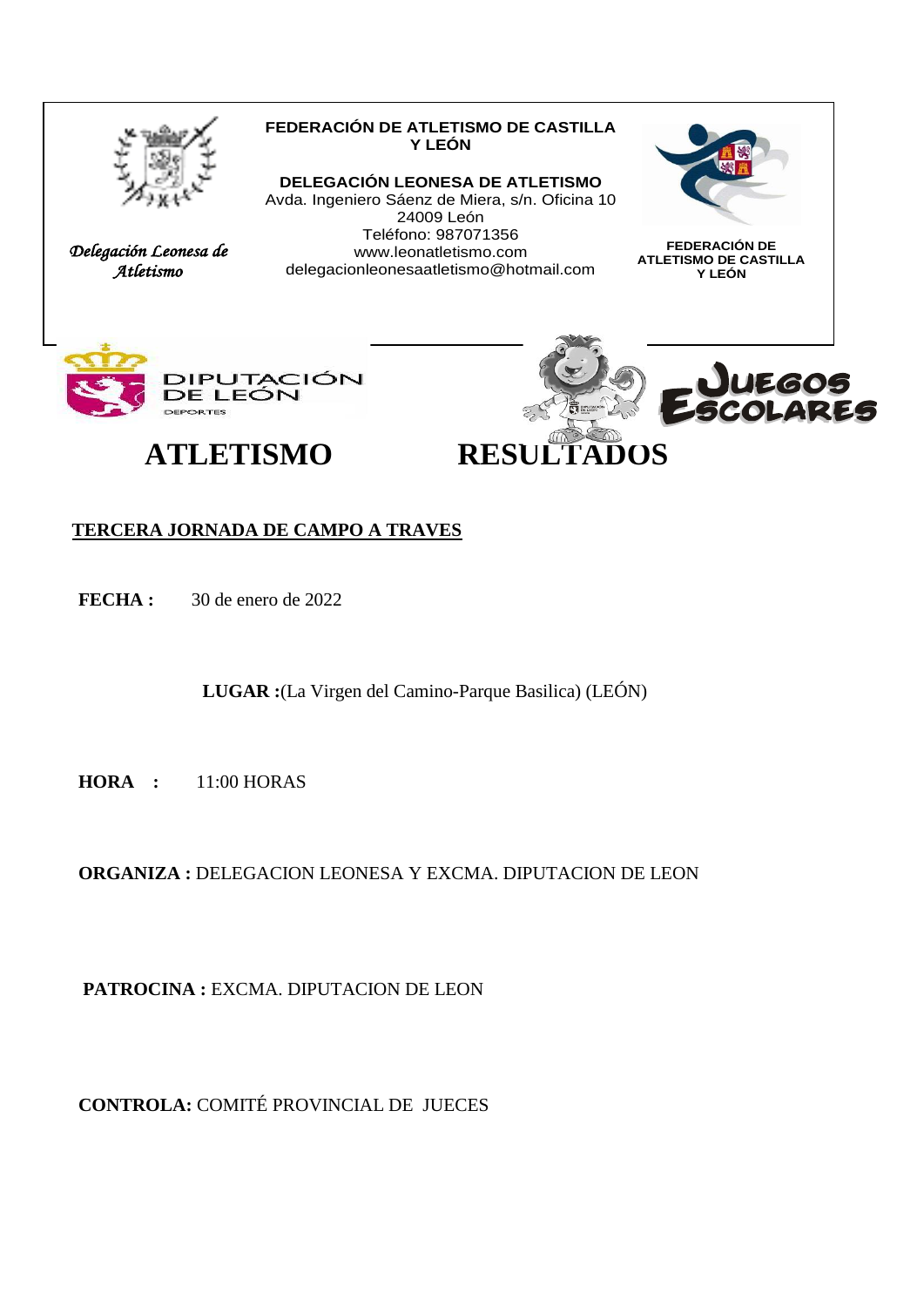#### **PREBENJAMIN FEMENINO**

|                |          | <b>PUESTIEMPO (Dorsal Nombre y Apellidos</b> | F.Nac | <b>Equipo</b>                       | <b>CATEGORS</b>  |   |
|----------------|----------|----------------------------------------------|-------|-------------------------------------|------------------|---|
| $\mathbf{1}$   | 0:02:21  | 4738 SABEL BUSOMS GONZALEZ                   |       | 20140617 EDM CM Benavides           | SUB8             | F |
| $\overline{2}$ | 0:02:28  | 4313 ANDREA PABLOS PEREZ                     |       | 20140411 Ayto Valverde Virg         | SUB8             | F |
| 3              | 0:02:29  | 4315 AINARA CASADO LOPEZ                     |       | 20140613 Ayto Valverde Virg         | SUB <sub>8</sub> | F |
| 4              | 0:02:30  | 4133 LUCIA DE PRADO TARDON                   |       | 20140625 AYTO S M PARAMO            | SUB <sub>8</sub> | F |
| 5              | 0:02:33  | 4314 IRENE DE LA PUENTE DIEZ                 |       | 20140629 Ayto Valverde Virg         | SUB <sub>8</sub> | F |
| 6              | 0:02:36  | 4307 SOFIA GUERICH                           |       | 20150321 Ayto Valverde Virg         | SUB <sub>8</sub> | F |
| $\overline{7}$ | 0:02:37  | 4212 ALICIA VALTUILLE CARUNCHO               |       | 20150429 AYTO DE ASTORGA            | SUB8             | F |
| 8              | 0:02:39  | 4729 SOFIA DELGADO PEREZ                     |       | 20140603 EDM CM Benavides           | SUB8             | F |
| 9              | 0:02:40  | 4080 VIOLETA ALVAREZ GONZALEZ                |       | 20140615 NEW RUNNERS                | SUB8             | F |
| 10             | 0:02:41  | 618 ALEJANDRA GONZALEZ SANTOS                |       | 20150324 UNIVERSIDAD DE LEON SPRINT | SUB <sub>8</sub> | F |
| 11             | 0:02:44  | 4078 ALBA TARANILLA DIEZ                     |       | 20140328 NEW RUNNERS                | SUB <sub>8</sub> | F |
| 12             | 0:02:44  | 4206 FIORELA QUINTANA CORREAS                |       | 20141126 AYTO DE ASTORGA            | SUB8             | F |
| 13             | 0:02:45  | 4217 MARIA ALVAREZ GEIJO                     |       | 20140625 AYTO DE ASTORGA            | SUB8             | F |
| 14             | 0:02:45  | 4432 NADIA BARREDO RODRIGEZ                  |       | 20140821 A. BIERZO                  | SUB <sub>8</sub> | F |
| 15             | 0:02:47  | 4312 INES FERRERO SANCHEZ                    |       | 20141230 Ayto Valverde Virg         | SUB <sub>8</sub> | F |
| 16             | 0:02:48  | 4140 NAZARET PASCUAL VALCARCE                |       | 20150917 AYTO S M PARAMO            | SUB <sub>8</sub> | F |
| 17             | 0:02:51  | 4079 MARINA MORATE GARCIA                    |       | 20150624 NEW RUNNERS                | SUB <sub>8</sub> | F |
| 18             | 0:02:54  | 4524 MARIA GARCIA ALDONZA                    |       | 20150601 AYTO. LA BAÑEZA CD 303     | SUB8             | F |
| 19             | 0:02:54  | 4528 CARLA RODRIGUEZ FERNANDEZ               |       | 20150315 AYTO. LA BAÑEZA CD 303     | SUB8             | F |
| 20             | 0:02:59  | 4310 LAURA CRUZ GEIJO                        |       | 20140621 Ayto Valverde Virg         | SUB8             | F |
| 21             | 0:03:02  | 4530 (t) Carla Franganillo De La Fuente      |       | 20140730 AYTO. LA BAÑEZA CD 303     | SUB8             | F |
| 22             | 0:03:02  | 531 ESTEFANIA FERNANDEZ FERNANDEZ            |       | 20140102 Uni Leon Sprint            | SUB8             | F |
| 23             | 0:03:06  | 4306 MARTINA FARIÑAS ALVAREZ                 |       | 20150122 Ayto Valverde Virg         | SUB <sub>8</sub> | F |
| 24             | 0:03:07  | 4132 ADRIANA APARICIO JUAN                   |       | 20150826 AYTO S M PARAMO            | SUB8             | F |
| 25             | 0:03:07  | 581 IRENE ALVAREZ CREMER                     |       | 20150409 UNIVERSIDAD DE LEON SPRINT | SUB8             | F |
| 26             | 0:03:08  | 4209 LUCIA RUBIO GONZALEZ                    |       | 20161011 AYTO DE ASTORGA            | SUB8             | F |
| 27             | 0:03:09  | 4197 DOUA LAHMAR BERIK                       |       | 20160524 AYTO DE ASTORGA            | SUB8             | F |
| 28             | 0:03:09  | 4190 INDIA DEL ALAMO FERNANDEZ               |       | 20160121 AYTO DE ASTORGA            | SUB8             | F |
| 29             | 0:03:10  | 4445 ANDREA PRADA CAMPOS                     |       | 20150526 A. BIERZO                  | SUB <sub>8</sub> | F |
| 30             | 0:03:12  | 4799 VEGA BUSOMS GONZALEZ                    |       | 20170210 EDM CM Benavides           | SUB8             | F |
| 31             | 0:03:13  | 4202 BERTA NIETO PRIETO                      |       | 20160921 AYTO DE ASTORGA            | SUB8             | F |
| 32             | 0:03:18  | 4208 PAULA RODRIGUEZ MARTINEZ                |       | 20161220 AYTO DE ASTORGA            | SUB8             | F |
| 33             | 0:03:19  | 4141 MARINA FERRERO ALVAREZ                  |       | 20150825 AYTO S M PARAMO            | SUB <sub>8</sub> | F |
| 34             | 0:03:19  | 644 LAIA RODRIGUEZ TURIENZO                  |       | 20140902 UNIVERSIDAD DE LEON SPRINT | SUB <sub>8</sub> | F |
| 35             | 0:03:21  | 613 VEGA GARCIA QIÑONES                      |       | 20160427 UNIVERSIDAD DE LEON SPRINT | SUB <sub>8</sub> | F |
| 36             | 0:03:28  | 639 LOLA POBLACION ALVAREZ                   |       | 20160503 UNIVERSIDAD DE LEON SPRINT | SUB8             | F |
| 37             | 0:03:28  | 653 ALICIA VELEZ CASTRO                      |       | 20161107 UNIVERSIDAD DE LEON SPRINT | SUB <sub>8</sub> | F |
| 38             | 0,002416 | 4687 PATRICIA ELENA DEVIAN                   |       | 20160113 AYTO SANTA MARINA DEL REY  | SUB <sub>8</sub> | F |
| 39             | 0:04:05  | 4521 CLAUDIA MARTINEZ GARCIA                 |       | 20160519 AYTO. LA BAÑEZA CD 303     | SUB <sub>8</sub> | F |
| 40             | 0:04:09  | 586 NOA BAJO HOUZE                           |       | 20160325 UNIVERSIDAD DE LEON SPRINT | SUB <sub>8</sub> | F |
| 41             | 0:04:13  | 4683 EVA MAYO OLAYA                          |       | 20171022 AYTO SANTA MARINA DEL REY  | SUB <sub>8</sub> | F |
| 42             | 0:04:27  | 4686 ALEJANDRA MARTINEZ ALVAREZ              |       | 20170220 AYTO SANTA MARINA DEL REY  | SUB <sub>8</sub> | F |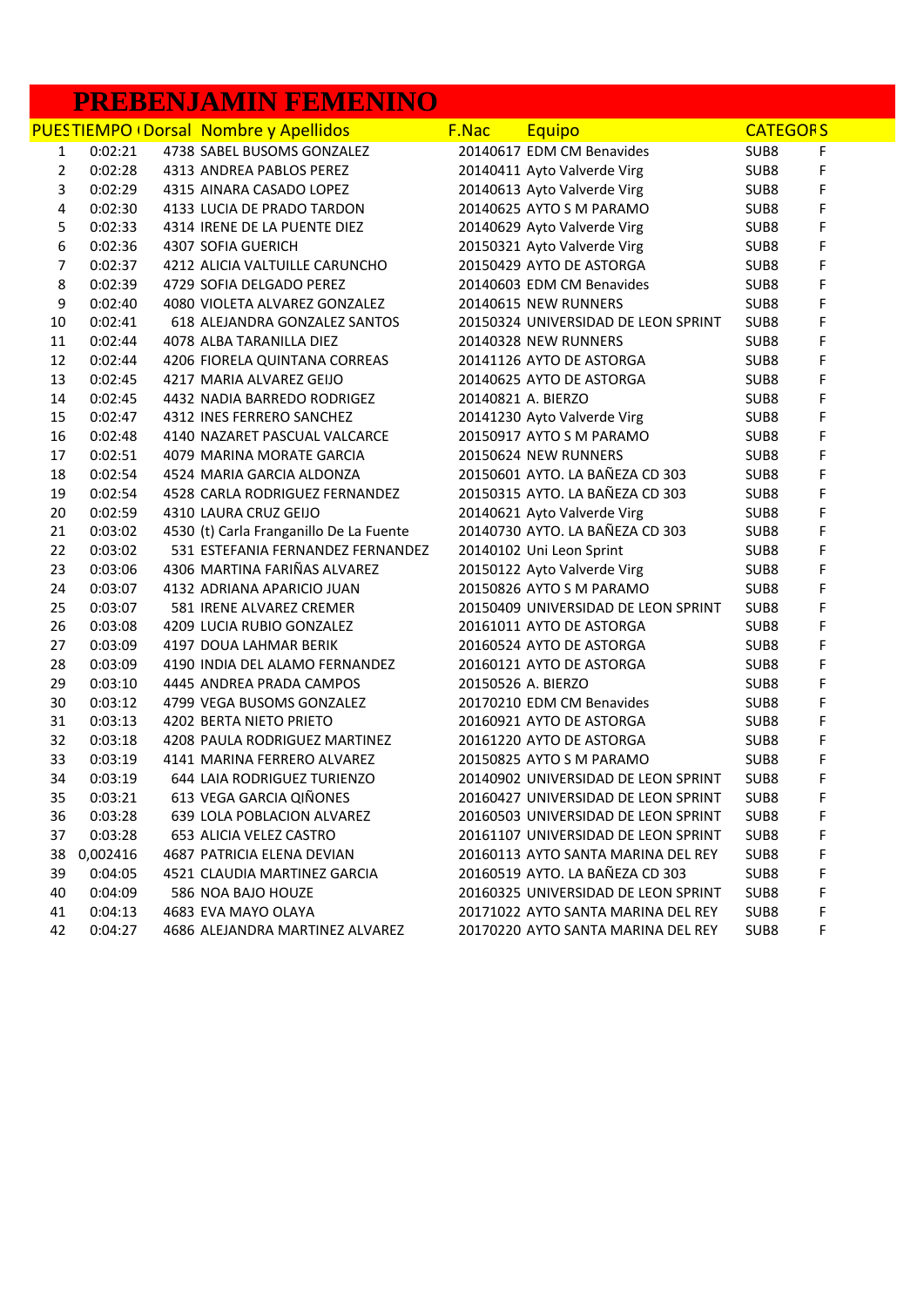### **PREBENJAMIN MASCULINO**

|                |         | <b>PUESTIEMPO (Dorsal Nombre y Apellidos</b> | F.Nac | Equipo                              | <b>CATEGORS</b>  |   |
|----------------|---------|----------------------------------------------|-------|-------------------------------------|------------------|---|
| 1              | 0:02:07 | 4328 ORIOL ALVAREZ ROBLA                     |       | 20140128 Ayto Valverde Virg         | SUB8             | м |
| $\overline{2}$ | 0:02:16 | 4333 EDGAR PEREZ PEREZ                       |       | 20140330 Ayto Valverde Virg         | SUB8             | M |
| 3              | 0:02:18 | 4325 ALEJANDRO DA COSTA SANTOS               |       | 20140503 Ayto Valverde Virg         | SUB8             | M |
| 4              | 0:02:18 | 4331 ALEJANDRO GUTIERREZ SUAREZ              |       | 20140923 Ayto Valverde Virg         | SUB8             | M |
| 5              | 0:02:22 | 4329 DANIEL BARRERA FERNANDEZ                |       | 20140329 Ayto Valverde Virg         | SUB8             | M |
| 6              | 0:02:23 | 604 DIEGO FERNANDEZ MARTINEZ                 |       | 20140320 UNIVERSIDAD DE LEON SPRINT | SUB8             | M |
| 7              | 0:02:27 | 605 MARIO FONTECHA GONZALEZ                  |       | 20140108 UNIVERSIDAD DE LEON SPRINT | SUB8             | M |
| 8              | 0:02:27 | 4330 OMAR FAROUK BOUCETTA                    |       | 20141223 Ayto Valverde Virg         | SUB8             | M |
| 9              | 0:02:27 | 4320 BRUNO ALVAREZ ROBLA                     |       | 20150502 Ayto Valverde Virg         | SUB8             | M |
| 10             | 0:02:30 | 4332 JORGE PEREZ CALADO                      |       | 20141214 Ayto Valverde Virg         | SUB8             | M |
| 11             | 0:02:30 | 530 PABLO MARCOS FERNANDEZ FERNAND           |       | 20140101 Uni Leon Sprint            | SUB8             | M |
| 12             | 0:02:30 | 4788 ADRIAN GONZALEZ GONZALEZ                |       | 20150105 EDM CM Benavides           | SUB8             | M |
| 13             | 0:02:30 | 629 JORGE MENDEZ GOMEZ                       |       | 20140830 UNIVERSIDAD DE LEON SPRINT | SUB8             | M |
| 14             | 0:02:31 | 4081 SAMUEL DE LA FUENTE SANTOS              |       | 20140413 NEW RUNNERS                | SUB8             | M |
| 15             | 0:02:35 | 4139 HUGO CASADO FERNANDEZ                   |       | 20150531 AYTO S M PARAMO            | SUB8             | M |
| 16             | 0:02:36 | 530 PABLO MARCOS FERNANDEZ FERNAND           |       | 20140101 Uni Leon Sprint            | SUB8             | M |
| 17             | 0:02:36 | 642 MARTIN RIVERO GUTIERREZ                  |       | 20150312 UNIVERSIDAD DE LEON SPRINT | SUB8             | M |
| 18             | 0:02:37 | 623 MATIAS LAZO SANCHEZ                      |       | 20140222 UNIVERSIDAD DE LEON SPRINT | SUB8             | M |
| 19             | 0:02:38 | 4135 MARCELO MARTINEZ GARCIA                 |       | 20140304 AYTO S M PARAMO            | SUB8             | M |
| 20             | 0:02:40 | 594 NICOLAS CARRO GONZALEZ                   |       | 20140119 UNIVERSIDAD DE LEON SPRINT | SUB8             | M |
| 21             | 0:02:40 | 614 MARIO GONZALEZ BAYON                     |       | 20150606 UNIVERSIDAD DE LEON SPRINT | SUB8             | M |
| 22             | 0:02:41 | <b>650 IKER SUAREZ CASADO</b>                |       | 20150317 UNIVERSIDAD DE LEON SPRINT | SUB8             | M |
| 23             | 0:02:41 | 4074 ADRIAN PASCUAL PUENTE                   |       | 20160320 NEW RUNNERS                | SUB8             | M |
| 24             | 0:02:41 | 4537 SAUL VILLAR CARNICERO                   |       | 20141216 AYTO. LA BAÑEZA CD 303     | SUB8             | M |
| 25             | 0:02:42 | 648 MARTIN SIERRA DIEZ                       |       | 20140420 UNIVERSIDAD DE LEON SPRINT | SUB8             | M |
| 26             | 0:02:42 | 4318 ROMEO CAMPOAMOR CASTRO                  |       | 20150715 Ayto Valverde Virg         | SUB8             | M |
| 27             | 0:02:45 | 4336 DANIEL ASTORGA FERNANDEZ                |       | 20141013 Ayto Valverde Virg         | SUB8             | M |
| 28             | 0:02:45 | 625 PABLO LOPEZ GARRIDO                      |       | 20140324 UNIVERSIDAD DE LEON SPRINT | SUB8             | M |
| 29             | 0:02:46 | 4082 ADRIAN BLANCO OSLE                      |       | 20141217 NEW RUNNERS                | SUB8             | M |
| 30             | 0:02:47 | 4327 JUAN ALONSO MILLAN                      |       | 20141212 Ayto Valverde Virg         | SUB8             | M |
| 31             | 0:02:49 | 4186 OLIVER CALLEJO VEGA                     |       | 20140827 AYTO DE ASTORGA            | SUB8             | M |
| 32             | 0:02:52 | 649 ANGEL SIMO MANERO                        |       | 20150731 UNIVERSIDAD DE LEON SPRINT | SUB8             | M |
| 33             | 0:02:52 | 4201 SERGIO NICOLAS FERNANDEZ                |       | 20140703 AYTO DE ASTORGA            | SUB8             | M |
| 34             | 0:02:53 | 4134 MIGUEL ANGEL LOPEZ VILLORIA             |       | 20141104 AYTO S M PARAMO            | SUB8             | M |
| 35             | 0:02:53 | 4083 JAIRO DE LA FUENTE SANTOS               |       | 20160403 NEW RUNNERS                | SUB8             | M |
| 36             | 0:02:54 | 4458 DAVID SANCHEZ LOPES                     |       | 20151114 A. BIERZO                  | SUB <sub>8</sub> | M |
| 37             | 0:02:56 | 4131 SERGIO ALONSO FRANCO                    |       | 20141111 AYTO S M PARAMO            | SUB8             | M |
| 38             | 0:02:58 | 4326 IZAN VEGA LLORENTE                      |       | 20141203 Ayto Valverde Virg         | SUB8             | M |
| 39             | 0:03:00 | 612 DAVID GARCIA QIÑONES                     |       | 20140522 UNIVERSIDAD DE LEON SPRINT | SUB8             | M |
| 40             | 0:03:00 | 4334 IZAN PISONERO CAMINO                    |       | 20140604 Ayto Valverde Virg         | SUB8             | M |
| 41             | 0:03:01 | 4207 MARIO RODRIGUEZ MARTINEZ                |       | 20161220 AYTO DE ASTORGA            | SUB8             | M |
| 42             | 0:03:07 | 4693 HUGO SANCHEZ PELAEZ                     |       | 20160823 AYTO SANTA MARINA DEL REY  | SUB <sub>8</sub> | M |
| 43             | 0:03:07 | 4324 CRISTIAN RODRIGUEZ DELGADO              |       | 20151111 Ayto Valverde Virg         | SUB8             | M |
| 44             | 0:03:08 | 655 DANIEL VIÑUALES ESPINIELLA               |       | 20151127 UNIVERSIDAD DE LEON SPRINT | SUB8             | M |
| 45             | 0:03:10 | 4137 MARIO GUIJO RODRIGUEZ                   |       | 20140529 AYTO S M PARAMO            | SUB8             | M |
| 46             | 0:03:10 | 4684 LEO FERNANDEZ MAYO                      |       | 20150810 AYTO SANTA MARINA DEL REY  | SUB8             | M |
| 47             | 0:03:18 | 4323 PELAYO ALVAREZ SAN JUAN                 |       | 20150820 Ayto Valverde Virg         | SUB8             | M |
| 48             | 0:03:18 | 4171 DANIEL APARICIO AJA                     |       | 20130101 AYTO S M PARAMO            | SUB8             | M |
| 49             | 0:03:22 | 4321 ROBERTO MARTI IGLESIAS                  |       | 20151220 Ayto Valverde Virg         | SUB8             | M |
| 50             | 0:03:25 | 4317 LUCAS PEREZ GARCIA                      |       | 20150615 Ayto Valverde Virg         | SUB8             | M |
| 51             | 0:03:26 | 624 DANIEL LLAMZARES REVILLA                 |       | 20160621 UNIVERSIDAD DE LEON SPRINT | SUB8             | M |
| 52             | 0:03:31 | 532 BRUNO LAZO SANCHEZ                       |       | 20171107 Uni Leon Sprint            | SUB <sub>8</sub> | M |
| 53             | 0:03:31 | 4690 ENZO SANCHEZ FERNANDEZ                  |       | 20140918 AYTO SANTA MARINA DEL REY  | SUB8             | м |
| 54             | 0:03:36 | 4688 CARLOS DE LEON MAYO                     |       | 20170624 AYTO SANTA MARINA DEL REY  | SUB8             | м |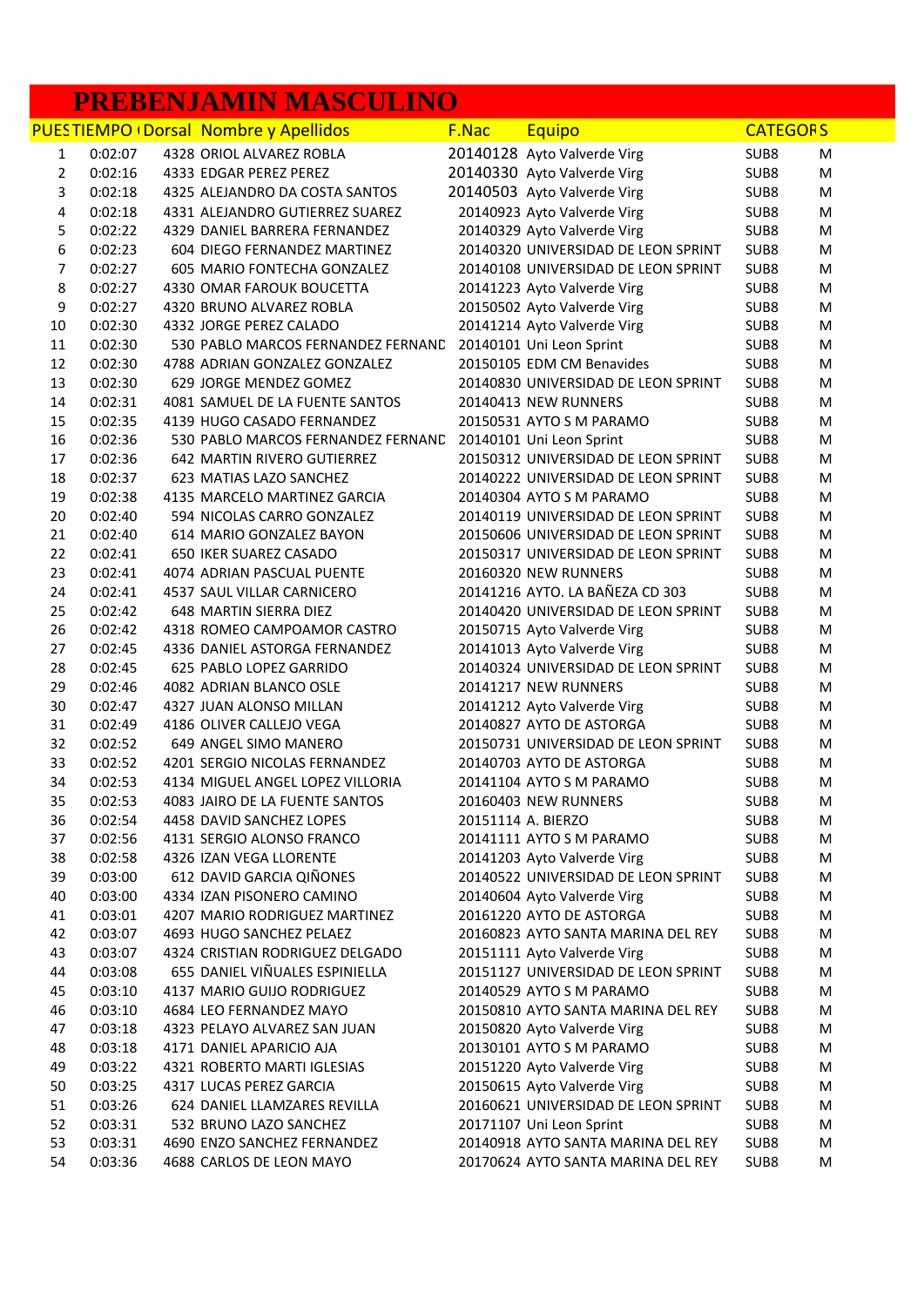# **BENJAMIN FEMENINO**

|                         |         | <b>PUESTIEMPO (Dorsal Nombre y Apellidos</b> | F.Nac | Equipo                                       | <b>CATEGORS</b>   |   |
|-------------------------|---------|----------------------------------------------|-------|----------------------------------------------|-------------------|---|
| $\mathbf{1}$            | 0:02:29 | 4343 VALERIA MIELGO GARCIA                   |       | 20120728 Ayto Valverde Virg                  | <b>SUB10</b>      | F |
| $\overline{2}$          | 0:02:31 | 4750 VALERIA SABUGAL COLLADO                 |       | 20120217 Ciñera Atletismo                    | <b>SUB10</b>      | F |
| 3                       | 0:02:33 | 4225 CARLA MARTINEZ MALAGON                  |       | 20130123 AYTO DE ASTORGA                     | <b>SUB10</b>      | F |
| $\overline{\mathbf{4}}$ | 0:02:37 | 4346 ELISA DEL BARRIO CASADO                 |       | 20120725 Ayto Valverde Virg                  | <b>SUB10</b>      | F |
| 5                       | 0:02:37 | 4550 (t) Cecilia Alonso Garcia               |       | 20120430 AYTO. LA BAÑEZA CD 303              | SUB <sub>10</sub> | F |
| 6                       | 0:02:38 | 4340 VICTORIA ALONSO MURCIEGO                |       | 20130523 Ayto Valverde Virg                  | SUB <sub>10</sub> | F |
| $\overline{7}$          | 0:02:39 | 350 NEREA FERNANDEZ SARMIENTO                |       | 20120822 Uni Leon Sprint                     | SUB <sub>10</sub> | F |
| 8                       | 0:02:40 | 4349 ANGELA PEREZ ARIAS                      |       | 20120329 Ayto Valverde Virg                  | SUB <sub>10</sub> | F |
| 9                       | 0:02:40 | 4234 MARIAM LAHMAR BERIK                     |       | 20120721 AYTO DE ASTORGA                     | SUB <sub>10</sub> | F |
| 10                      | 0:02:41 | 4348 ARIADNA CASADO LOPEZ                    |       | 20121003 Ayto Valverde Virg                  | <b>SUB10</b>      | F |
| 11                      | 0:02:42 | 4283 EMMA BERNARDO LASTRA                    |       | 20120424 CLUB DEPORTIVO VILLA VALDERAS SUB10 |                   | F |
| 12                      | 0:02:42 | 4226 CELIA NIETO PRIETO                      |       | 20121111 AYTO DE ASTORGA                     | <b>SUB10</b>      | F |
| 13                      | 0:02:43 | 4065 EVA GONZALEZ CAVERO                     |       | 20120714 NEW RUNNERS                         | <b>SUB10</b>      | F |
| 14                      | 0:02:49 | 659 RAQUEL SUAREZ ARTE                       |       | 20120320 Uni Leon Sprint                     | <b>SUB10</b>      | F |
| 15                      | 0:02:50 | 4751 SOFIA GARCIA BARRIENTOS                 |       | 20120625 Ciñera Atletismo                    | <b>SUB10</b>      | F |
| 16                      | 0:02:51 | 4067 NORA GUTIERREZ GACIA                    |       | 20120825 NEW RUNNERS                         | <b>SUB10</b>      | F |
| 17                      | 0:02:52 | 4350 NELA PEREZ BENITO                       |       | 20121103 Ayto Valverde Virg                  | SUB <sub>10</sub> | F |
| 18                      | 0:02:54 | 4541 (t) Helen Zambrano Yandi                |       | 20131024 AYTO. LA BAÑEZA CD 303              | SUB <sub>10</sub> | F |
| 19                      | 0:02:55 | 4227 NATALIA PRIETO CARRERA                  |       | 20130524 AYTO DE ASTORGA                     | <b>SUB10</b>      | F |
| 20                      | 0:02:56 | 4223 LUCIA FERNANDEZ GARCIA                  |       | 20130628 AYTO DE ASTORGA                     | <b>SUB10</b>      | F |
| 21                      | 0:02:58 | 4461 DOHA DFAILI DRAQUI                      |       | 20131015 A. BIERZO                           | <b>SUB10</b>      | F |
| 22                      | 0:02:58 | 4287 ESTHER FERNANDEZ DA SILVA               |       | 20130829 CLUB DEPORTIVO VILLA VALDERAS SUB10 |                   | F |
| 23                      | 0:02:59 | 4232 SALMA SILVAN CARRO                      |       | 20120723 AYTO DE ASTORGA                     | <b>SUB10</b>      | F |
| 24                      | 0:03:00 | 4061 ADRIANA FERNANDEZ CRESPO                |       | 20121009 NEW RUNNERS                         | <b>SUB10</b>      | F |
| 25                      | 0:03:01 | 4722 IRENE PEREZ ALCOBA                      |       | 20121012 EDM CM Benavides                    | SUB <sub>10</sub> | F |
| 26                      | 0:03:04 | 4698 LUCIA SANCHEZ PELAEZ                    |       | 20131114 AYTO SANTA MARINA DEL REY           | <b>SUB10</b>      | F |
| 27                      | 0:03:06 | 657 EVA VALLADARES MARTINEZ                  |       | 20130617 Uni Leon Sprint                     | SUB <sub>10</sub> | F |
| 28                      | 0:03:07 | 4347 SOFIA CRUZ GEIJO                        |       | 20120428 Ayto Valverde Virg                  | SUB <sub>10</sub> | F |
| 29                      | 0:03:09 | 4058 CELIA ALVAREZ GARRIDO                   |       | 20121113 NEW RUNNERS                         | SUB <sub>10</sub> | F |
| 30                      | 0:03:11 | 4284 OLAYA BERNARDO LASTRA                   |       | 20120424 CLUB DEPORTIVO VILLA VALDERAS SUB10 |                   | F |
| 31                      | 0:03:13 | 4145 MARTA GARCIA ALFAYATE                   |       | 20120519 AYTO S M PARAMO                     | <b>SUB10</b>      | F |
| 32                      | 0:03:14 | 4694 CARMEN SANCHEZ RODRIGUEZ                |       | 20120411 AYTO SANTA MARINA DEL REY           | SUB <sub>10</sub> | F |
| 33                      | 0:03:16 | 620 SOFIA GUADA GONZALEZ                     |       | 20131112 UNIVERSIDAD DE LEON SPRINT          | SUB <sub>10</sub> | F |
| 34                      | 0:03:16 | 4465 AMAIA BLUEBERRY RIVAS JAUDOU            |       | 20120529 A. BIERZO                           | <b>SUB10</b>      | F |
| 35                      | 0:03:17 | 4540 (t) Noa Franganillo De La Fuente        |       | 20130625 AYTO. LA BAÑEZA CD 303              | <b>SUB10</b>      | F |
| 36                      | 0:03:18 | 601 NOA DIAZ JAULAR                          |       | 20130601 UNIVERSIDAD DE LEON SPRINT          | SUB <sub>10</sub> | F |
| 37                      | 0:03:22 | 4544 (t) Paula Rancho Cela                   |       | 20131121 AYTO. LA BAÑEZA CD 303              | <b>SUB10</b>      | F |
| 38                      | 0:03:31 | 4345 ADRIANA FARIÑAS ALVAREZ                 |       | 20120828 Ayto Valverde Virg                  | <b>SUB10</b>      | F |
| 39                      | 0:03:34 | 529 (t) Sofia Alvarez Cremer                 |       | 20120915 Uni Leon Sprint                     | <b>SUB10</b>      | F |
| 40                      | 0:03:37 | 4547 (t) Coral Ferrero Rojo                  |       | 20130712 AYTO. LA BAÑEZA CD 303              | <b>SUB10</b>      | F |
| 41                      | 0:03:59 | 4548 PAULA RODRIGUEZ FERNANDEZ               |       | 20131117 AYTO. LA BAÑEZA CD 303              | <b>SUB10</b>      | F |
| 42                      | 0:04:15 | 4746 LEYRE SANCHEZ LINARES                   |       | 20130316 Ciñera Atletismo                    | SUB <sub>10</sub> | F |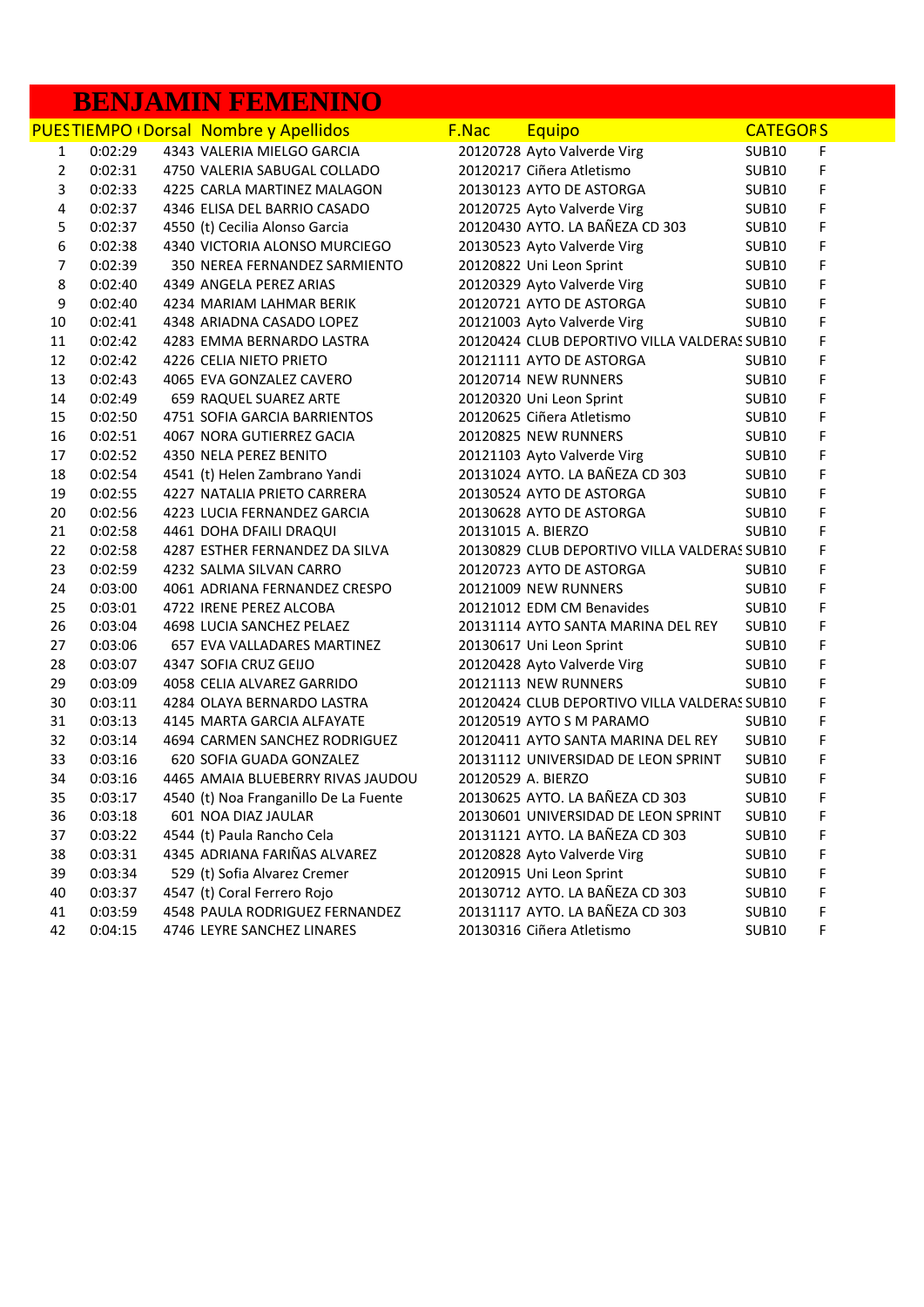## **BENJAMIN MASCULINO**

|                |         | <b>PUESTIEMPO (Dorsal Nombre y Apellidos</b> | <b>F.Nac</b> | Equipo                                       | <b>CATEGORS</b> |   |
|----------------|---------|----------------------------------------------|--------------|----------------------------------------------|-----------------|---|
| $\mathbf{1}$   | 0:02:11 | 4351 DANIEL TEIXEIRA MERAYO                  |              | 20120113 Ayto Valverde Virg                  | <b>SUB10</b>    | M |
| $\overline{2}$ | 0:02:13 | 4468 (t) Mario Fernandez De Lillo            |              | 20120701 A. BIERZO                           | <b>SUB10</b>    | M |
| 3              | 0:02:16 | 4060 JAVIER ALONSO QUINTANA                  |              | 20130522 NEW RUNNERS                         | <b>SUB10</b>    | M |
| 4              | 0:02:23 | 4471 BRUNO PRIETO COUSO                      |              | 20120417 A. BIERZO                           | <b>SUB10</b>    | M |
| 5              | 0:02:24 | 4353 FERNANDO LAGAREJO CASTRO                |              | 20120102 Ayto Valverde Virg                  | <b>SUB10</b>    | M |
| 6              | 0:02:27 | 4062 (t) Enrique Salas Farelo                |              | 20120324 NEW RUNNERS                         | <b>SUB10</b>    | M |
| $\overline{7}$ | 0:02:29 | 4739 ADRIAN CHICO SEVILLANO                  |              | 20121108 EDM CM Benavides                    | <b>SUB10</b>    | M |
| 8              | 0:02:30 | 4556 (t) Ignacio Gonzalez Santos             |              | 20130112 AYTO. LA BAÑEZA CD 303              | <b>SUB10</b>    | M |
| 9              | 0:02:32 | 4410 ERIK LASTRES ALONSO                     |              | 20120606 C.P.E.MENENDEZ.                     | <b>SUB10</b>    | M |
| 10             | 0:02:33 | 4361 SAMUEL GUTIERREZ ARGÜELLO               |              | 20121104 Ayto Valverde Virg                  | <b>SUB10</b>    | M |
| 11             | 0:02:35 | 4559 (t) Rodrigo Martin Martinez             |              | 20130923 AYTO. LA BAÑEZA CD 303              | <b>SUB10</b>    | M |
| 12             | 0:02:36 | 356 (t) Martín Garcia Quiñones               |              | 20120922 Uni Leon Sprint                     | <b>SUB10</b>    | M |
| 13             | 0:02:38 | 598 MARCOS CUEVAS GONZALEZ                   |              | 20130424 Universidad León                    | <b>SUB10</b>    | M |
| 14             | 0:02:39 | 4144 ALEXIS LAZARO FERNANDEZ                 |              | 20130719 AYTO S M PARAMO                     | <b>SUB10</b>    | M |
| 15             | 0:02:42 | 4218 PELAYO ALVAREZ PRIETO                   |              | 20130716 AYTO DE ASTORGA                     | <b>SUB10</b>    | M |
| 16             | 0:02:43 | 4276 JUAN ACEBES JIMENEZ                     |              | 20131110 CLUB DEPORTIVO VILLA VALDERAS SUB10 |                 | M |
| 17             | 0:02:47 | 4695 (t) Jairo Gonzalez Alvarez              |              | 20120411 AYTO SANTA MARINA DEL REY           | <b>SUB10</b>    | M |
| 18             | 0:02:47 | 658 DAVID VALLADARES MARTINEZ                |              | 20130617 Uni Leon Sprint                     | <b>SUB10</b>    | M |
| 19             | 0:02:48 | 4069 NICOLAS SOMOZA CARRIZO                  |              | 20130927 NEW RUNNERS                         | <b>SUB10</b>    | M |
| 20             | 0:02:51 | 4793 SEGIO ALVAREZ MURIAS                    |              | 20130624 EDM CM Benavides                    | <b>SUB10</b>    | M |
| 21             | 0:02:51 | 4558 (t) Jorge Fernandez Mateos              |              | 20130918 AYTO. LA BAÑEZA CD 303              | <b>SUB10</b>    | M |
| 22             | 0:02:52 | 634 MATEO PEREZ LAZARO                       |              | 20131011 UNIVERSIDAD DE LEON SPRINT          | <b>SUB10</b>    | M |
| 23             | 0:03:02 | 4567 (t) Jorge Peréz Blanco                  |              | 20120719 AYTO. LA BAÑEZA CD 303              | <b>SUB10</b>    | M |
| 24             | 0:03:04 | 4355 OLIVER FERRERO SANCHEZ                  |              | 20120306 Ayto Valverde Virg                  | <b>SUB10</b>    | M |
| 25             | 0:03:05 | 365 DAVID RODRIGUEZ TURIENZO                 |              | 20120217 Uni Leon Sprint                     | <b>SUB10</b>    | M |
| 26             | 0:03:07 | 4149 FERNANDO PASCUAL VALCARCE               |              | 20120731 AYTO S M PARAMO                     | <b>SUB10</b>    | M |
| 27             | 0:03:09 | 4278 DANIEL MARCOS COTO                      |              | 20130309 CLUB DEPORTIVO VILLA VALDERAS SUB10 |                 | M |
| 28             | 0:03:10 | <b>4282 JIAHONG YING</b>                     |              | 20120917 CLUB DEPORTIVO VILLA VALDERAS SUB10 |                 | M |
| 29             | 0:03:12 | 344 (t) Dima Blanco Martinez                 |              | 20121113 Uni Leon Sprint                     | <b>SUB10</b>    | M |
| 30             | 0:03:17 | 4467 ERIC FERNANDES LOPES                    |              | 20120905 A. BIERZO                           | <b>SUB10</b>    | M |
| 31             | 0:03:17 | 4560 (t) Pablo Colmenero Chamorro            |              | 20130930 AYTO. LA BAÑEZA CD 303              | <b>SUB10</b>    | M |
| 32             | 0:03:24 | 4562 ALVARO MARTINEZ GARCIA                  |              | 20131005 AYTO. LA BAÑEZA CD 303              | <b>SUB10</b>    | M |
| 33             | 0:03:32 | 4277 RODRIGO LERA PEREZ                      |              | 20130714 CLUB DEPORTIVO VILLA VALDERAS SUB10 |                 | M |
|                |         |                                              |              |                                              |                 |   |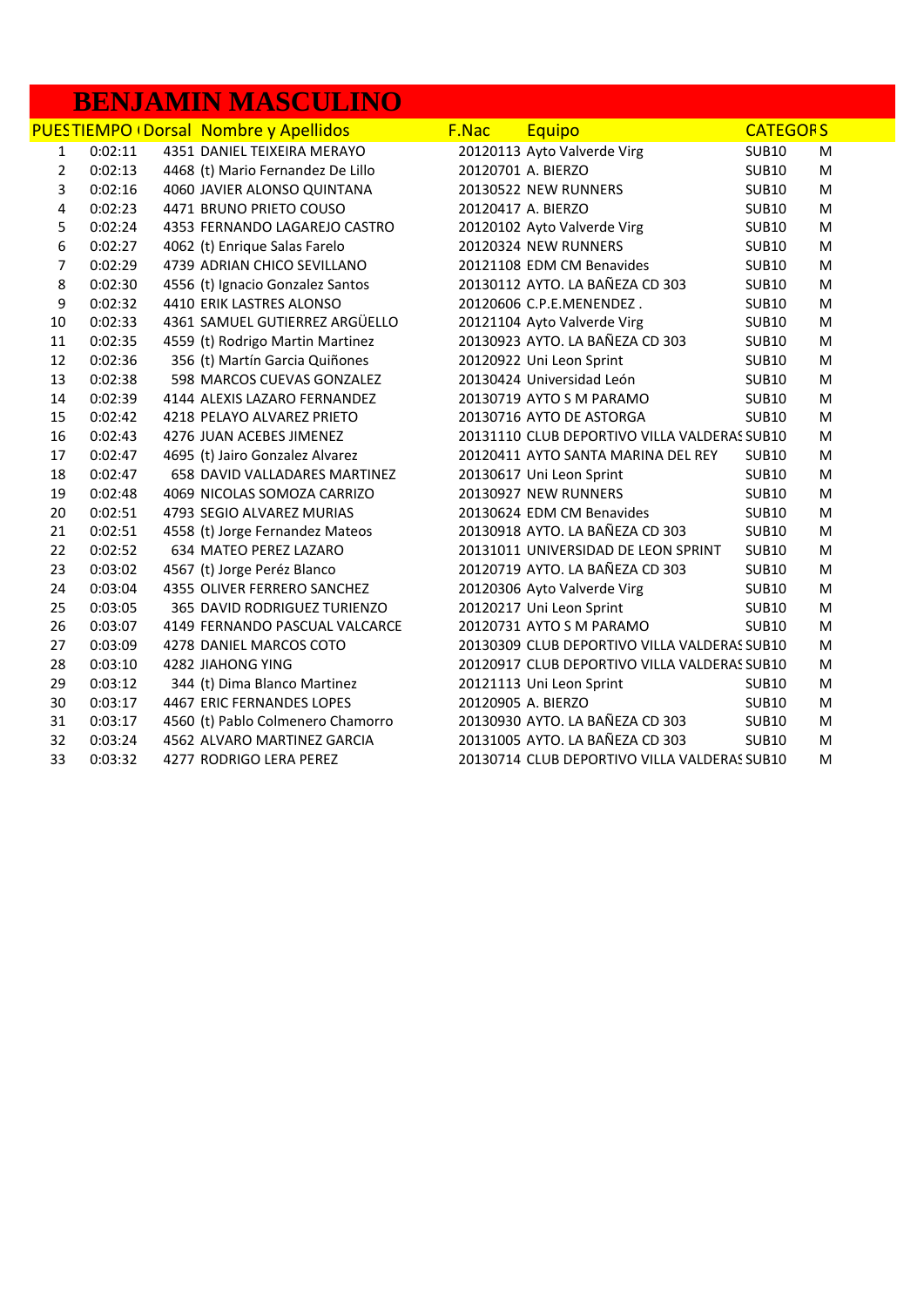### **ALEVIN FEMENINO**

|                |      | <b>PUESTIEMPO (Dorsal Nombre y Apellidos</b> | F.Nac | <b>Equipo</b>                                | <b>CATEGORS</b>   |   |  |
|----------------|------|----------------------------------------------|-------|----------------------------------------------|-------------------|---|--|
| 1              | 0,00 | 4040 (t) Leire Blanco Oslè                   |       | 20101208 NEW RUNNERS                         | <b>SUB12</b>      | F |  |
| $\overline{2}$ | 0,00 | 4041 (t) Irene Anta Iglesias                 |       | 20100722 NEW RUNNERS                         | <b>SUB12</b>      | F |  |
| 3              | 0,00 | 4038 (t) Gabriela Barack Essengue Velasco    |       | 20111023 NEW RUNNERS                         | <b>SUB12</b>      | F |  |
| 4              | 0,00 | 4033 (t) Nerea Alegre Gonzalez               |       | 20111103 UNIVERSIDAD DE LEON SPRINT          | <b>SUB12</b>      | F |  |
| 5              | 0,00 | 4242 PILAR MARTINEZ CORDERO                  |       | 20100728 AYTO DE ASTORGA                     | <b>SUB12</b>      | F |  |
| 6              | 0,00 | 377 (t) Anna Liza Da Silva E Silva           |       | 20100610 Uni Leon Sprint                     | <b>SUB12</b>      | F |  |
| 7              | 0,00 | 360 (t) Inés Juan Conde                      |       | 20110823 Uni Leon Sprint                     | <b>SUB12</b>      | F |  |
| 8              | 0,00 | 4370 NEREA ALVAREZ RODRIGUEZ                 |       | 20100429 Ayto Valverde Virg                  | <b>SUB12</b>      | F |  |
| 9              | 0,00 | 4366 ICIAR OTERO NISTAL                      |       | 20100122 Ayto Valverde Virg                  | <b>SUB12</b>      | F |  |
| 10             | 0,00 | 4045 ANGELA ALONSO QUINTANA                  |       | 20100512 NEW RUNNERS                         | <b>SUB12</b>      | F |  |
| 11             | 0,00 | 4367 NOA SANTOS SANCHEZ                      |       | 20100603 Ayto Valverde Virg                  | <b>SUB12</b>      | F |  |
| 12             | 0,00 | 4158 LUCIA NATAL RODRIGUEZ                   |       | 20111025 AYTO S M PARAMO                     | <b>SUB12</b>      | F |  |
| 13             | 0,00 | 4156 VALERIA APARICIO JUAN                   |       | 20110826 AYTO S M PARAMO                     | <b>SUB12</b>      | F |  |
| 14             | 0,00 | 4362 VALERIA ALVAREZ GARCIA                  |       | 20111121 Ayto Valverde Virg                  | <b>SUB12</b>      | F |  |
| 15             | 0,00 | 499 (t) Elena Fernandez Martín               |       | 20111124 UNIVERSIDAD DE LEON SPRINT          | <b>SUB12</b>      | F |  |
| 16             | 0,00 | 368 (t) Julia Velilla Dominguez              |       | 20110524 Uni Leon Sprint                     | <b>SUB12</b>      | F |  |
| 17             | 0,00 | 4574 (t) Martina De Guinea Aragon            |       | 20100721 AYTO. LA BAÑEZA CD 303              | <b>SUB12</b>      | F |  |
| 18             | 0,00 | 4759 AITANA SUAREZ TORNERO                   |       | 20110706 Ciñera Atletismo                    | <b>SUB12</b>      | F |  |
| 19             | 0,00 | 400 (t) Maria Ramos Gonzalez                 |       | 20101027 Uni Leon Sprint                     | <b>SUB12</b>      | F |  |
| 20             | 0,00 | 4364 HAFSA BOUCETTA                          |       | 20111126 Ayto Valverde Virg                  | <b>SUB12</b>      | F |  |
| 21             | 0,00 | 4363 ALBA ASENJO SANCHEZ                     |       | 20111229 Ayto Valverde Virg                  | <b>SUB12</b>      | F |  |
| 22             | 0,00 | 4393 CHAIMAE WAHBI EL MARJANI                |       | 20110101 Ayto Valverde Virg                  | <b>SUB12</b>      | F |  |
| 23             | 0,00 | 345 (t) Mencia Blanco Redondo                |       | 20110409 Uni Leon Sprint                     | <b>SUB12</b>      | F |  |
| 24             | 0,00 | 4047 SOFIA MARTINEZ JUAREZ                   |       | 20100920 NEW RUNNERS                         | <b>SUB12</b>      | F |  |
| 25             | 0,00 | 4365 MARIA GUERICH SAID                      |       | 20110521 Ayto Valverde Virg                  | <b>SUB12</b>      | F |  |
| 26             | 0,00 | 4753 ROSANA CAÑIZARES LOPEZ                  |       | 20101214 Ciñera Atletismo                    | <b>SUB12</b>      | F |  |
| 27             | 0,00 | 4726 MARINA ALVAREZ ABAD                     |       | 20110719 EDM CM Benavides                    | <b>SUB12</b>      | F |  |
| 28             | 0,00 | <b>4050 LUCIA TARANILLA DIEZ</b>             |       | 20110802 NEW RUNNERS                         | <b>SUB12</b>      | F |  |
| 29             | 0,00 | 4288 ESMARA CARTUJO MIHAYLOV                 |       | 20111222 CLUB DEPORTIVO VILLA VALDERAS SUB12 |                   | F |  |
| 30             | 0,00 | 4755 AYLA ALFONSO ALVAREZ                    |       | 20110428 Ciñera Atletismo                    | SUB <sub>12</sub> | F |  |
| 31             | 0,00 | 4758 AZAHARA LOPEZ SANCHEZ                   |       | 20110211 Ciñera Atletismo                    | <b>SUB12</b>      | F |  |
| 32             | 0,00 | 4369 AINARA CRESPO                           |       | 20101013 Ayto Valverde Virg                  | <b>SUB12</b>      | F |  |
| 33             | 0,00 | 4703 SAIRA ARGÜELLO MAYO                     |       | 20100711 AYTO SANTA MARINA DEL REY           | <b>SUB12</b>      | F |  |
| 34             | 0,00 | 4704 SARA MARIA DEVIAN                       |       | 20110322 AYTO SANTA MARINA DEL REY           | <b>SUB12</b>      | F |  |
| 35             | 0,00 | 4752 MIREIA MARTINEZ MARTINEZ                |       | 20110613 Ciñera Atletismo                    | <b>SUB12</b>      | F |  |
|                |      |                                              |       |                                              |                   |   |  |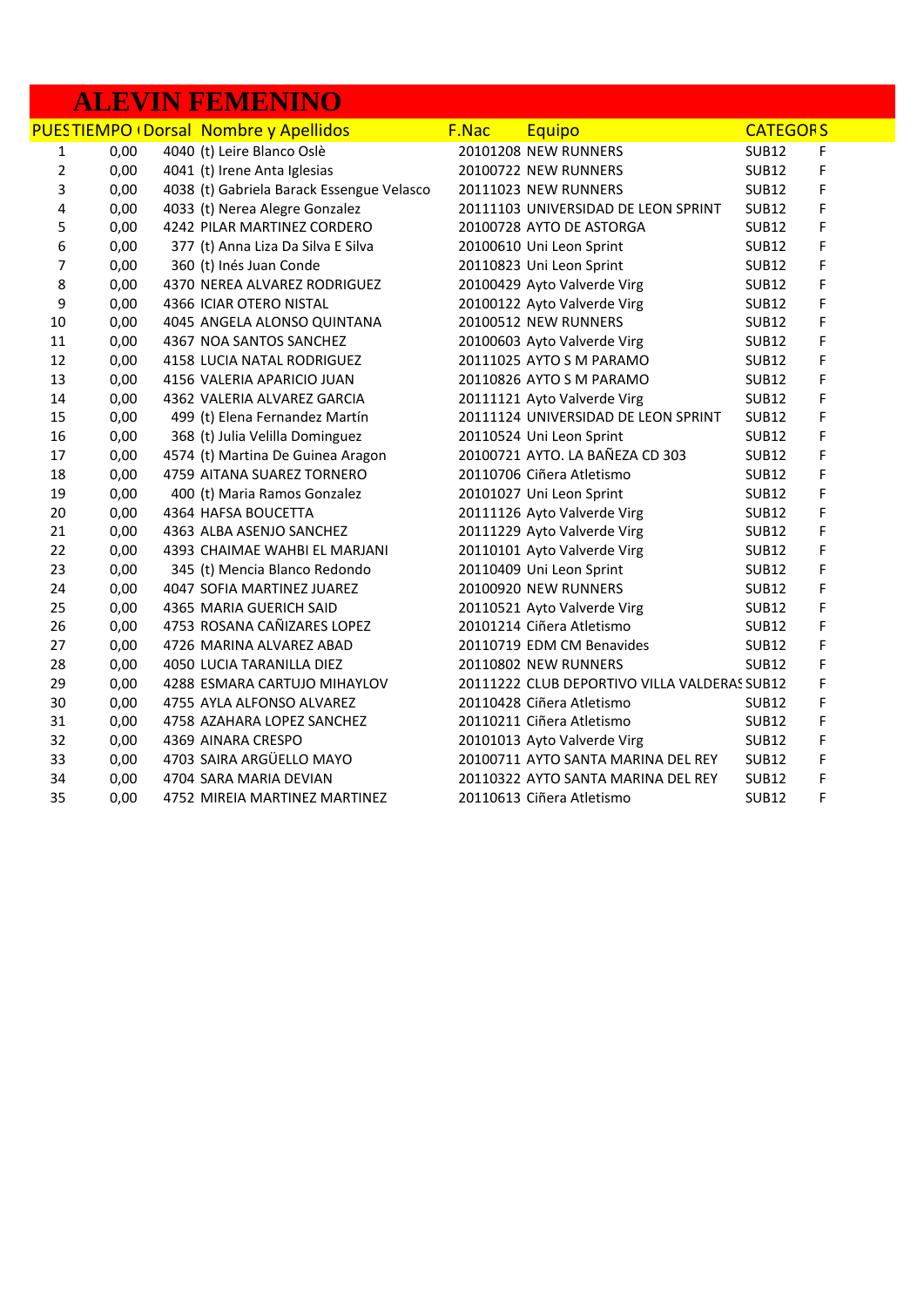# **ALEVIN MASCULINO**

|                         |         | <b>PUESTIEMPO (Dorsal Nombre y Apellidos</b> | F.Nac | <b>Equipo</b>                       | <b>CATEGORS</b> |   |
|-------------------------|---------|----------------------------------------------|-------|-------------------------------------|-----------------|---|
| $\mathbf{1}$            | 0:02:31 | 4037 (t) Gael Gonzalez Paniagua              |       | 20100421 NEW RUNNERS                | <b>SUB12</b>    | M |
| $\overline{2}$          | 0:02:31 | 4371 SAMUEL FERNANDEZ FERNANDEZ              |       | 20110903 Ayto Valverde Virg         | <b>SUB12</b>    | M |
| 3                       | 0:02:34 | 4036 (t) Alejandro Martinez Rubial           |       | 20101221 NEW RUNNERS                | <b>SUB12</b>    | M |
| $\overline{\mathbf{4}}$ | 0:02:43 | 4054 LUCAS GUTIERREZ GACIA                   |       | 20100727 NEW RUNNERS                | <b>SUB12</b>    | M |
| 5                       | 0:02:44 | 4700 (t) Javier Gonzalez Alvarez             |       | 20100918 AYTO SANTA MARINA DEL REY  | <b>SUB12</b>    | M |
| 6                       | 0:02:45 | 4377 RAUL CASADO LOPEZ                       |       | 20100710 Ayto Valverde Virg         | <b>SUB12</b>    | M |
| $\overline{7}$          | 0:02:45 | 4237 JORGE FERNANDEZ GARCIA                  |       | 20110107 AYTO DE ASTORGA            | <b>SUB12</b>    | M |
| 8                       | 0:02:46 | 147 IAN GARCIA LOPEZ                         |       | 20101209 CAMINO DEL NORTE           | <b>SUB12</b>    | M |
| 9                       | 0:02:48 | 4039 (t) Mateo Brezmes Montes                |       | 20101023 NEW RUNNERS                | <b>SUB12</b>    | M |
| 10                      | 0:02:52 | 4048 MARTIN PINTO GONZALEZ                   |       | 20100301 NEW RUNNERS                | <b>SUB12</b>    | M |
| 11                      | 0:02:53 | 4736 DAVID BARRALLO CALVO                    |       | 20110825 EDM CM Benavides           | <b>SUB12</b>    | M |
| 12                      | 0:02:54 | 566 (t) Germán Cuevas González               |       | 20100718 Uni Leon Sprint            | <b>SUB12</b>    | M |
| 13                      | 0:02:55 | 4374 RAUL RUIZ RAMOS                         |       | 20110325 Ayto Valverde Virg         | <b>SUB12</b>    | M |
| 14                      | 0:02:56 | 4372 JAVIER PASCUAL NOSTI                    |       | 20111230 Ayto Valverde Virg         | <b>SUB12</b>    | M |
| 15                      | 0:02:57 | 4375 MARTIN SANTOS GUTIERREZ                 |       | 20110925 Ayto Valverde Virg         | <b>SUB12</b>    | M |
| 16                      | 0:02:59 | 498 (t) Álvaro Santos Morán                  |       | 20100423 UNIVERSIDAD DE LEON SPRINT | <b>SUB12</b>    | M |
| 17                      | 0:03:02 | 403 (t) Mario Riaño Quintana                 |       | 20100108 Uni Leon Sprint            | <b>SUB12</b>    | M |
| 18                      | 0:03:03 | 4107 LUCAS MARTINEZ APAOLAZA                 |       | 20110327 AYTO V DON JUAN            | <b>SUB12</b>    | M |
| 19                      | 0:03:04 | 4728 MIGUEL ANGEL DELGADO PEREZ              |       | 20110313 EDM CM Benavides           | <b>SUB12</b>    | M |
| 20                      | 0:03:05 | 4034 ALVARO ENGROBA VILLALBA                 |       | 20110918 NEW RUNNERS                | <b>SUB12</b>    | M |
| 21                      | 0:03:05 | 357 MARCOS GARCIA VILLACORTA                 |       | 20111007 Uni Leon Sprint            | <b>SUB12</b>    | M |
| 22                      | 0:03:06 | 4373 ALEX PRIETO PRIETO                      |       | 20110711 Ayto Valverde Virg         | <b>SUB12</b>    | M |
| 23                      | 0:03:07 | 4105 MARCOS BODEGA SANTIAGO                  |       | 20110426 AYTO V DON JUAN            | <b>SUB12</b>    | M |
| 24                      | 0:03:08 | 4757 ANDRES GIL PEREZ                        |       | 20111021 Ciñera Atletismo           | <b>SUB12</b>    | M |
| 25                      | 0:03:08 | 526 JAIME VALLADARES MARTINEZ                |       | 20110101 Uni Leon Sprint            | <b>SUB12</b>    | M |
| 26                      | 0:03:10 | 347 (t) Eneko Castellanos Fernandez          |       | 20110807 Uni Leon Sprint            | <b>SUB12</b>    | M |
| 27                      | 0:03:12 | 4052 LEO RODRIGUEZ ONTORIA                   |       | 20110703 NEW RUNNERS                | <b>SUB12</b>    | M |
| 28                      | 0:03:12 | 4152 IZAN MARTINEZ LOZANO                    |       | 20110219 AYTO S M PARAMO            | <b>SUB12</b>    | M |
| 29                      | 0:03:13 | 367 (t) Jorge Sierra Diez                    |       | 20110420 Uni Leon Sprint            | <b>SUB12</b>    | M |
| 30                      | 0:03:16 | 4053 CESAR POLENTINOS BASTO                  |       | 20111212 NEW RUNNERS                | <b>SUB12</b>    | M |
| 31                      | 0:03:33 | 4585 (t) Jairo Santos Martinez               |       | 20110320 AYTO. LA BAÑEZA CD 303     | <b>SUB12</b>    | M |
| 32                      | 0:03:35 | 4578 (t) Marcos Rancho Cela                  |       | 20110117 AYTO. LA BAÑEZA CD 303     | <b>SUB12</b>    | M |
| 33                      | 0:03:35 | 4756 PABLO GIL PEREZ                         |       | 20100716 Ciñera Atletismo           | <b>SUB12</b>    | M |
| 34                      | 0:03:38 | 349 (t) Mario Chousa Villacorta              |       | 20111114 Uni Leon Sprint            | <b>SUB12</b>    | M |
| 35                      | 0:03:58 | 4582 HUGO HERRERO CID                        |       | 20111127 AYTO. LA BAÑEZA CD 303     | <b>SUB12</b>    | M |
| 36                      | 0:04:21 | 4801 JAVIER BENAVIDES COELLO                 |       | 20110909 AYTO SANTA MARINA DEL REY  | <b>SUB12</b>    | M |
| 37                      | 0:04:42 | 4800 DAVID BENAVIDES COELLO                  |       | 20110909 AYTO SANTA MARINA DEL REY  | <b>SUB12</b>    | M |
| 38                      | 0:04:42 | 4707 DAVID SANCHEZ GARCIA                    |       | 20040724 AYTO SANTA MARINA DEL REY  | <b>SUB18</b>    | M |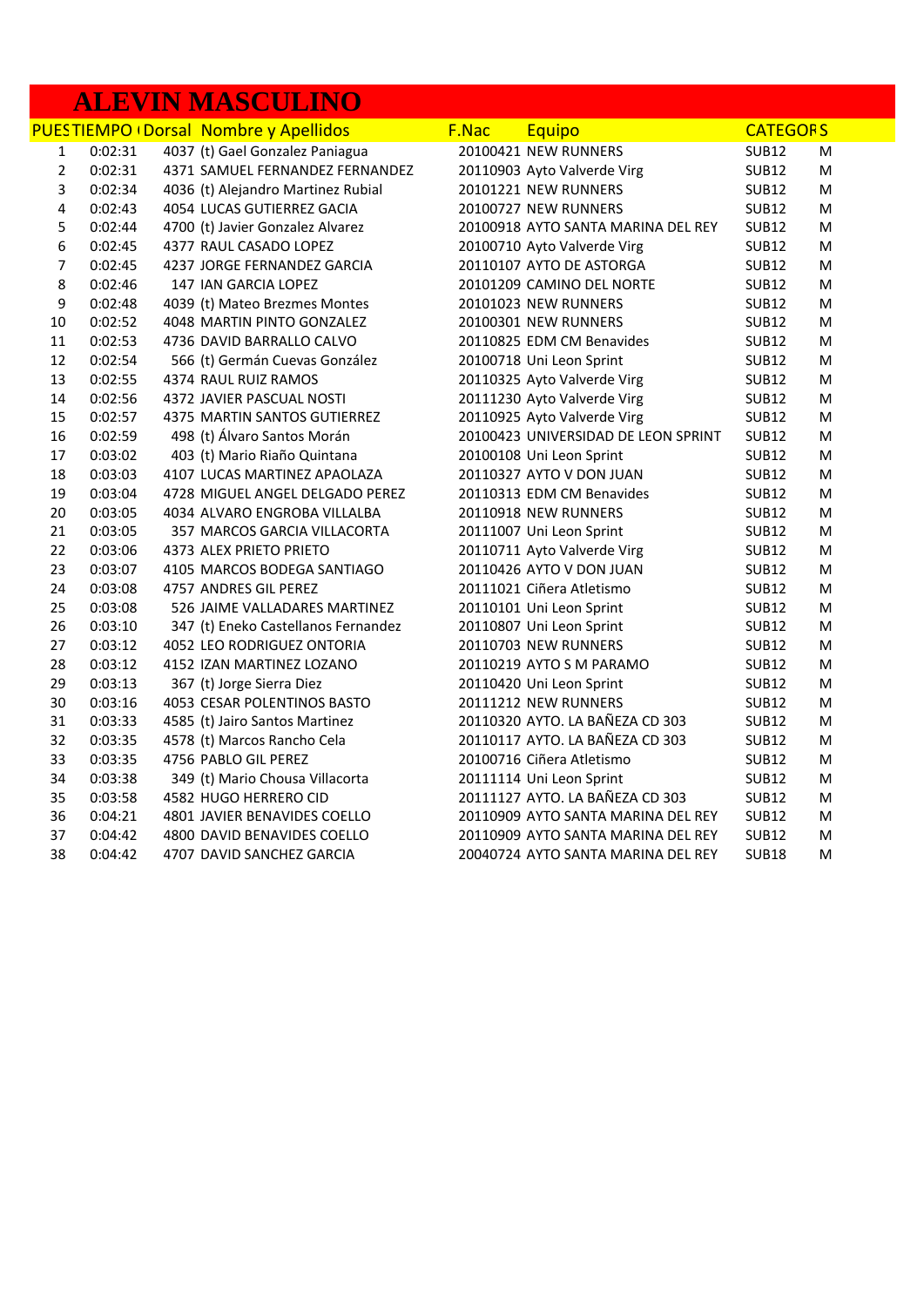### **INFANTIL FEMENINO**

|                |         | <b>PUES TIEMPO (Dorsal Nombre y Apellidos</b> | F.Nac | Equipo                              | <b>CATEGORS</b> |   |
|----------------|---------|-----------------------------------------------|-------|-------------------------------------|-----------------|---|
| 1              | 0:04:43 | 4015 Claudia Santamarta Ponga                 |       | 20091203 NEW RUNNERS                | <b>SUB14</b>    | F |
| $\overline{2}$ | 0:04:46 | 4016 Irene Perez Martinez                     |       | 20080804 NEW RUNNERS                | <b>SUB14</b>    | F |
| 3              | 0:05:02 | 4022 Noa Fernandez Prieto                     |       | 20090323 NEW RUNNERS                | <b>SUB14</b>    | F |
| 4              | 0:05:12 | 4671 (t) Violeta Diaz Martin                  |       | 20080414 C.D RUNNINGPARATODOS       | <b>SUB14</b>    | F |
| 5              | 0:05:18 | 4247 (t) Maria Dominguez Ibañez               |       | 20090602 AYTO DE ASTORGA            | <b>SUB14</b>    | F |
| 6              | 0:05:19 | 4024 Rebeca Alvarez Rodriguez                 |       | 20081103 NEW RUNNERS                | <b>SUB14</b>    | F |
| 7              | 0:05:20 | 381 (t) Lucía Fernández Martínez              |       | 20090604 Uni Leon Sprint            | <b>SUB14</b>    | F |
| 8              | 0:05:25 | 380 (t) Valeria Fernández Blanco              |       | 20090223 Uni Leon Sprint            | <b>SUB14</b>    | F |
| 9              | 0:05:26 | 4112 LOURDES PEREZ SANZ 21/02/2009            |       | 20090221 AYTO V DON JUAN            | <b>SUB14</b>    | F |
| 10             | 0:05:32 | 4493 ALICIA GONZALEZ ARMINGOL                 |       | 20081015 A. BIERZO                  | <b>SUB14</b>    | F |
| 11             | 0:05:48 | 398 (t) Celia Ponga Santamarta                |       | 20091230 Uni Leon Sprint            | <b>SUB14</b>    | F |
| 12             | 0:05:56 | 4382 ALBA FUENTES NICOLAS                     |       | 20080315 Ayto Valverde Virg         | <b>SUB14</b>    | F |
| 13             | 0:05:58 | 371 (t) Paula Alvarez Gonzalez                |       | 20091220 Uni Leon Sprint            | <b>SUB14</b>    | F |
| 14             | 0:06:03 | 4027 (t) Angela Martinez Rubial               |       | 20090412 NEW RUNNERS                | <b>SUB14</b>    | F |
| 15             | 0:06:06 | 4029 Silvia Lopez Vega                        |       | 20080221 NEW RUNNERS                | <b>SUB14</b>    | F |
| 16             | 0:06:07 | 4378 MARIELA DELGADO BAÑOS                    |       | 20091222 Ayto Valverde Virg         | <b>SUB14</b>    | F |
| 17             | 0:06:10 | 4381 ANGELA SANTOS GUTIERREZ                  |       | 20090717 Ayto Valverde Virg         | <b>SUB14</b>    | F |
| 18             | 0:06:13 | 4121 ALEJANDRA LOPEZ MARTINEZ                 |       | 20120101 AYTO V DON JUAN            | <b>SUB12</b>    | F |
| 19             | 0:06:15 | 4018 SHEYLA HERREROS ASTORGA                  |       | 20080530 NEW RUNNERS                | <b>SUB14</b>    | F |
| 20             | 0:06:15 | 375 (t) Elena Castellanos Fernandez           |       | 20090705 Uni Leon Sprint            | <b>SUB14</b>    | F |
| 21             | 0:06:17 | 407 (t) Julia Salguero Rodríguez              |       | 20090614 Uni Leon Sprint            | <b>SUB14</b>    | F |
| 22             | 0:06:21 | 404 (t) Salma Rodriguez González              |       | 20091101 Uni Leon Sprint            | <b>SUB14</b>    | F |
| 23             | 0:06:24 | 4111 KAOTAR MAQROT BOUHLAL                    |       | 20081220 AYTO V DON JUAN            | <b>SUB14</b>    | F |
| 24             | 0:06:25 | 4599 Paola Cubero Maidana                     |       | 20080520 AYTO. LA BAÑEZA CD 303     | <b>SUB14</b>    | F |
| 25             | 0:06:25 | 4735 DANIELA BARRALLO CALVO                   |       | 20090328 EDM CM Benavides           | <b>SUB14</b>    | F |
| 26             | 0:06:28 | 4603 (t) Naia Gonzalez Villoria               |       | 20080908 AYTO. LA BAÑEZA CD 303     | <b>SUB14</b>    | F |
| 27             | 0:06:42 | 4608 (t) Carla Vidal Rosillo                  |       | 20081209 AYTO. LA BAÑEZA CD 303     | <b>SUB14</b>    | F |
| 28             | 0:06:57 | 389 (t) Angela Gutierrez Viñuela              |       | 20090211 Uni Leon Sprint            | <b>SUB14</b>    | F |
| 29             | 0:06:58 | 517 IRIA LAGE GONZALEZ                        |       | 20090202 UNIVERSIDAD DE LEON SPRINT | <b>SUB14</b>    | F |
| 30             | 0:07:12 | 4109 LARA CARNERO GONZALEZ                    |       | 20080318 AYTO V DON JUAN            | <b>SUB14</b>    | F |
| 31             | 0:07:19 | 4113 ROCIO VAZQUEZ TEIXEIRA                   |       | 20080224 AYTO V DON JUAN            | <b>SUB14</b>    | F |
|                |         |                                               |       |                                     |                 |   |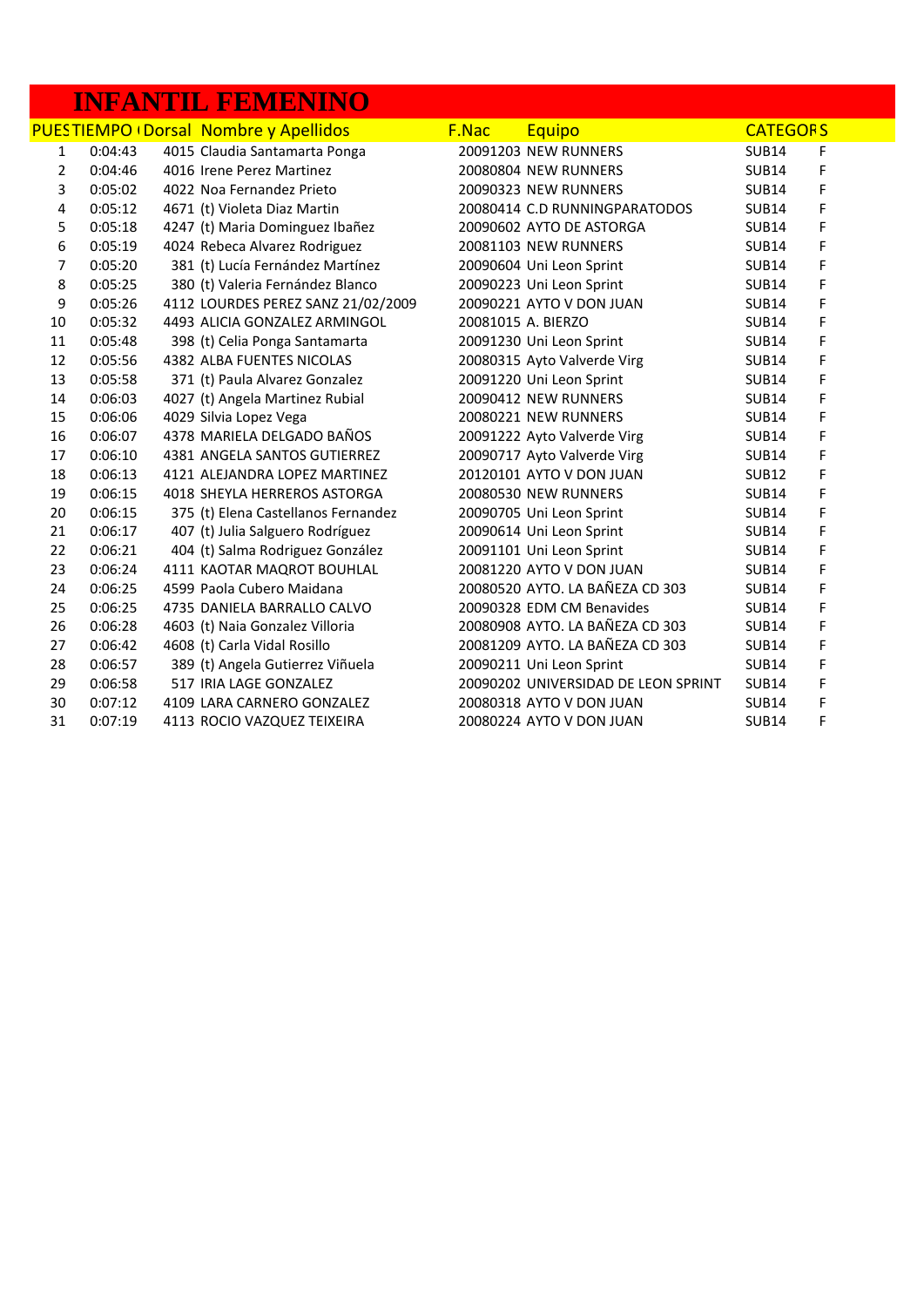## **INFANTIL MASCULINO**

|    |         | <b>PUESTIEMPO (Dorsal Nombre y Apellidos</b> | <u>F.Nac</u> | <b>Equipo</b>                                | <b>CATEGORS</b>   |   |
|----|---------|----------------------------------------------|--------------|----------------------------------------------|-------------------|---|
| 1  | 0:08:10 | 4087 Jorge Blanco Garcia                     |              | 20080221 NEW RUNNERS                         | <b>SUB14</b>      | M |
| 2  | 0:08:14 | 4017 Sergio Nicolas Blanco                   |              | 20080731 NEW RUNNERS                         | SUB <sub>14</sub> | M |
| 3  | 0:08:19 | 4250 RUBEN FERREIRA GONZALEZ                 |              | 20080831 AYTO DE ASTORGA                     | <b>SUB14</b>      | M |
| 4  | 0:08:24 | 399 (t) Daniel Portas Rojo                   |              | 20090530 Uni Leon Sprint                     | <b>SUB14</b>      | M |
| 5  | 0:08:24 | 4391 JORGE MIGUELEZ RUANO                    |              | 20080321 Ayto Valverde Virg                  | <b>SUB14</b>      | M |
| 6  | 0:08:28 | 4019 Martin Garcia Naveiras                  |              | 20091022 NEW RUNNERS                         | <b>SUB14</b>      | M |
| 7  | 0:08:44 | 370 (t) Mario Alba Alonso                    |              | 20090517 Uni Leon Sprint                     | <b>SUB14</b>      | M |
| 8  | 0:08:46 | <b>4387 IKER PRIETO PRIETO</b>               |              | 20090602 Ayto Valverde Virg                  | <b>SUB14</b>      | M |
| 9  | 0:08:56 | 4384 AVELINO FERNANDEZ FERNANDEZ             |              | 20090705 Ayto Valverde Virg                  | <b>SUB14</b>      | M |
| 10 | 0:09:30 | 4248 JAVIER PRIETO CARRERA                   |              | 20090605 AYTO DE ASTORGA                     | <b>SUB14</b>      | M |
| 11 | 0:09:37 | 4120 JOAQUIN MARTINEZ SANCHEZ                |              | 20090914 AYTO V DON JUAN                     | <b>SUB14</b>      | M |
| 12 | 0:09:46 | 4615 Dario Santos Martinez                   |              | 20080826 AYTO. LA BAÑEZA CD 303              | <b>SUB14</b>      | M |
| 13 | 0:09:47 | 4761 HUGO GARCIA BARRIENTOS                  |              | 20080709 Ciñera Atletismo                    | <b>SUB14</b>      | M |
| 14 | 0:09:56 | 4612 David González De La Fuente             |              | 20091009 AYTO. LA BAÑEZA CD 303              | <b>SUB14</b>      | M |
| 15 | 0:09:57 | 4164 DANIEL DIEZ DEL CASTILLO                |              | 20091208 AYTO S M PARAMO                     | <b>SUB14</b>      | M |
| 16 | 0:09:58 | 4611 Pablo Fuertes Cuevas                    |              | 20090526 AYTO. LA BAÑEZA CD 303              | <b>SUB14</b>      | M |
| 17 | 0:09:59 | 4163 IVAN SARMIENTO DE PRADO                 |              | 20090222 AYTO S M PARAMO                     | <b>SUB14</b>      | M |
| 18 | 0:10:02 | 4500 IKER PRIETO COUSO                       |              | 20091216 A. BIERZO                           | <b>SUB14</b>      | M |
| 19 | 0:10:05 | 4292 JIARUI YING                             |              | 20090325 CLUB DEPORTIVO VILLA VALDERAS SUB14 |                   | M |
| 20 | 0:10:46 | 4161 AITOR GONZALEZ FERNANDEZ                |              | 20090123 AYTO S M PARAMO                     | <b>SUB14</b>      | M |
| 21 | 0:11:21 | <b>4385 TEODORO FUENTES NICOLAS</b>          |              | 20090125 Ayto Valverde Virg                  | <b>SUB14</b>      | м |
|    |         |                                              |              |                                              |                   |   |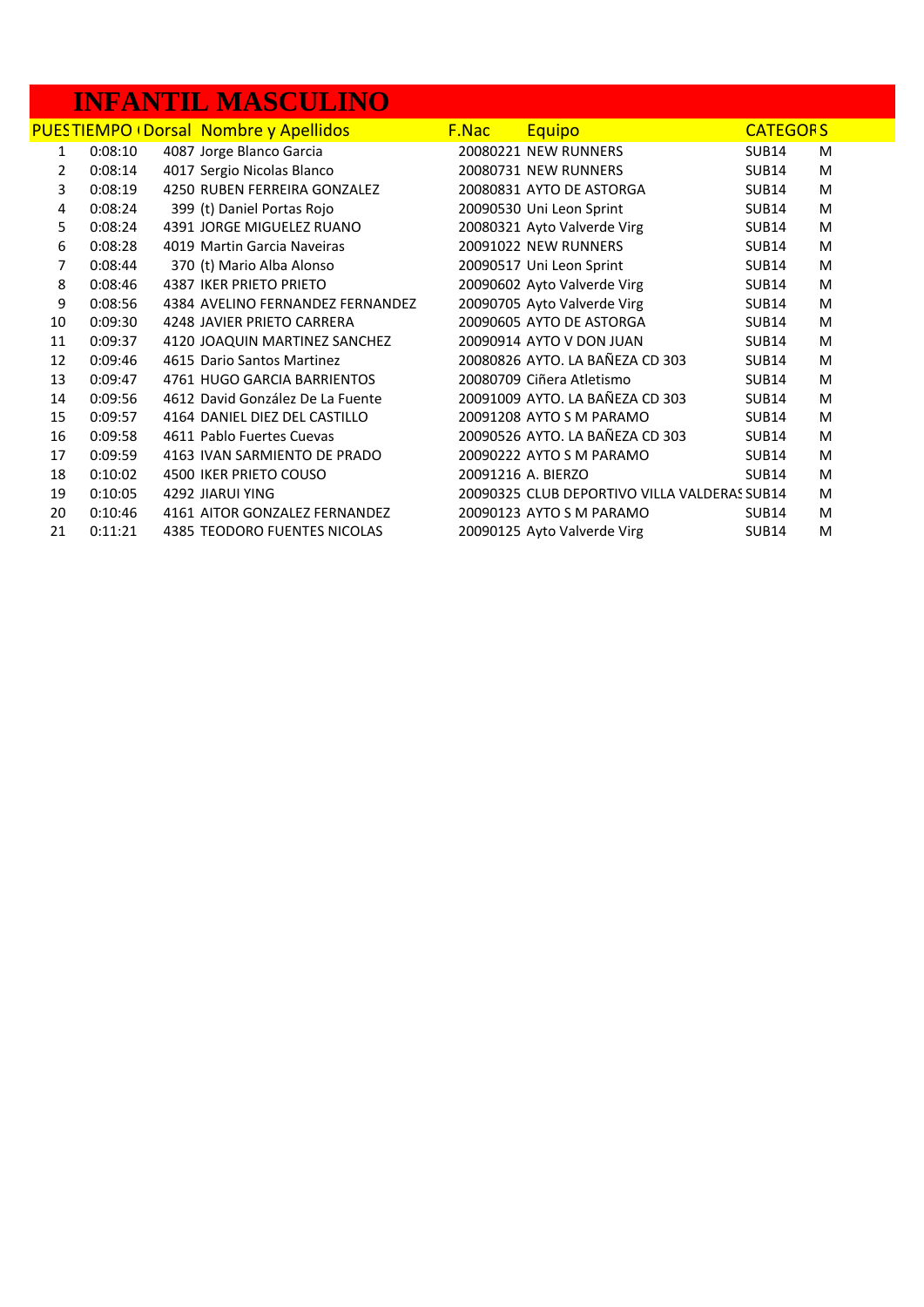#### **CADETE FEMENINO**

|   |         | <b>PUESTIEMPO (Dorsal Nombre y Apellidos)</b> | <b>F.Nac</b> | Equipo                        | <b>CATEGORS</b>   |    |
|---|---------|-----------------------------------------------|--------------|-------------------------------|-------------------|----|
|   | 0:06:15 | 4117 ANGELA REGADERA SUAREZ                   |              | 20070607 AYTO V DON JUAN      | SUB <sub>16</sub> | F  |
|   | 0:06:26 | 4676 (t) Carolina Del Valle Carreira          |              | 20070522 C.D RUNNINGPARATODOS | SUB <sub>16</sub> | -F |
| 3 | 0:06:47 | 4013 Virginia Aguado Perez                    |              | 20070528 NEW RUNNERS          | SUB <sub>16</sub> | F  |
| 4 | 0:06:49 | 4114 EVA BLASCO ZARZA                         |              | 20060506 AYTO V DON JUAN      | SUB <sub>16</sub> | F  |
|   | 0:06:55 | 414 (t) Zaida Caballero Martínez              |              | 20070929 Uni Leon Sprint      | SUB <sub>16</sub> | F  |
| 6 | 0:07:11 | 433 (t) Lara Nuñez Martinez                   |              | 20070621 Uni Leon Sprint      | SUB <sub>16</sub> | F  |
|   | 0:08:00 | 4115 MARTA BODEGA SANTIAGO                    |              | 20071026 AYTO V DON JUAN      | SUB <sub>16</sub> | F  |
| 8 | 0:08:03 | 4116 CANDELA MARTINEZ SANCHEZ                 |              | 20070905 AYTO V DON JUAN      | SUB <sub>16</sub> | F  |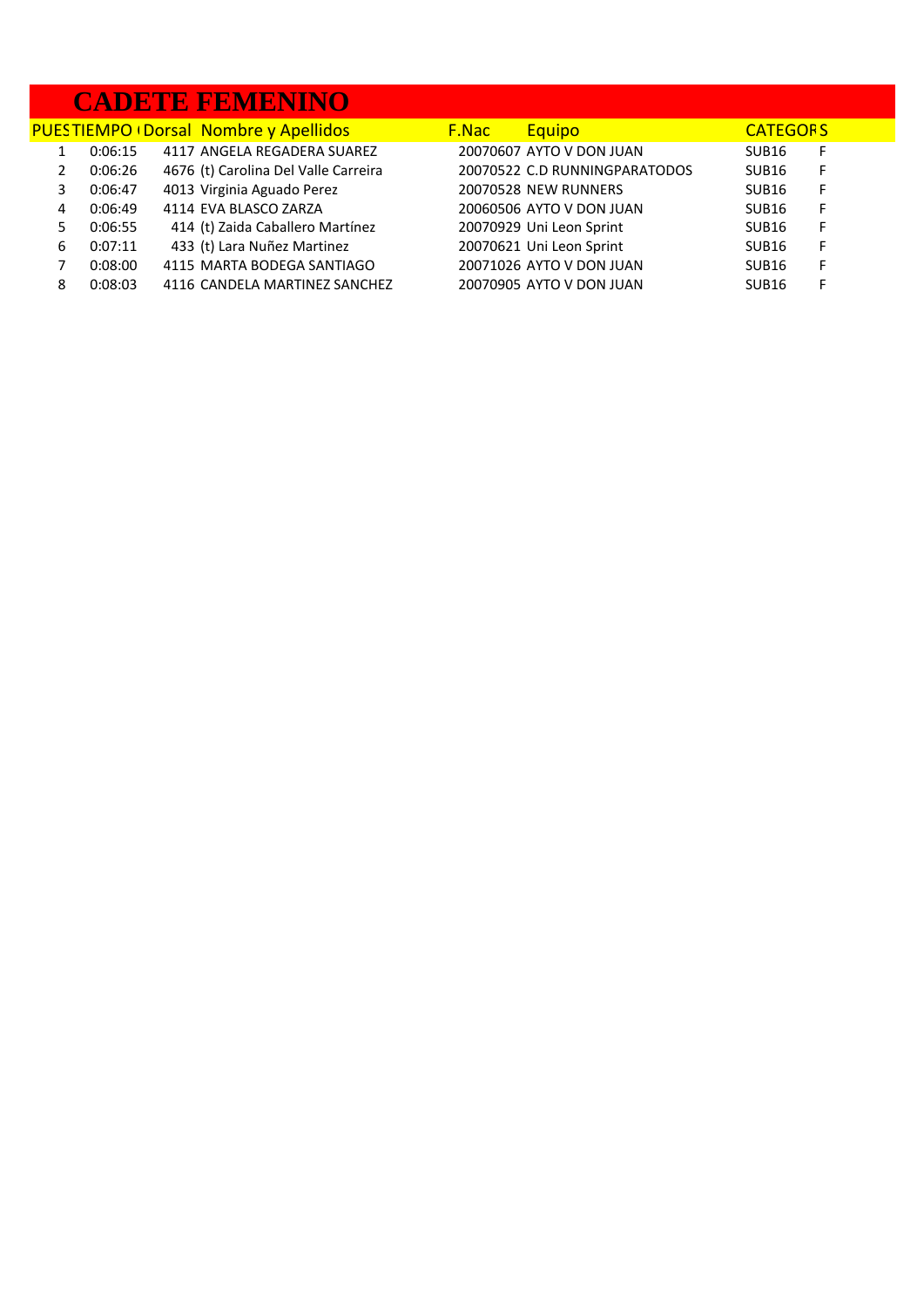## **CADETE MASCULINO**

|               |         | <b>PUESTIEMPO (Dorsal Nombre y Apellidos)</b> | <b>F.Nac</b> | <b>Equipo</b>                   | <b>CATEGORS</b>   |   |
|---------------|---------|-----------------------------------------------|--------------|---------------------------------|-------------------|---|
|               | 0:12:45 | 4737 Angel Martinez Delgado                   |              | 20060630 E.D.M - C.M. Benavides | SUB <sub>16</sub> | M |
| $\mathcal{P}$ | 0:12:51 | 4257 NICOLAS RODRIGUEZ FERRE                  |              | 20061013 AYTO DE ASTORGA        | SUB <sub>16</sub> | M |
| 3             | 0:13:24 | 520 (t) Bruno Niño Rodriguez                  |              | 20060320 Uni Leon Sprint        | SUB <sub>16</sub> | M |
| 4             | 0:13:58 | 4651 Ander Garmon Fernandez                   |              | 20070925 CD NEW RUNNERS         | SUB <sub>16</sub> | M |
| 5.            | 0:14:12 | 4003 Alberto Vivas Velasco                    |              | 20070730 NEW RUNNERS            | SUB <sub>16</sub> | M |
| 6             | 0:14:30 | 4672 (t) Alvaro Lopez Balboa                  |              | 20071003 C.D RUNNINGPARATODOS   | SUB <sub>16</sub> | M |
| 7             | 0:14:42 | 4252 HECTOR FIDALGO PEREZ                     |              | 20071121 AYTO DE ASTORGA        | SUB <sub>16</sub> | M |
| 8             | 0:14:58 | 4251 JAIME FERNANDEZ GARCIA                   |              | 20071211 AYTO DE ASTORGA        | SUB <sub>16</sub> | M |
| 9             | 0:14:59 | 4118 VENTSISLAV VETSISLAVOV HRISTO            |              | 20061031 AYTO V DON JUAN        | SUB <sub>16</sub> | M |
| 10            | 0:15:35 | 4763 IZAN GONZALEZ ESTEVEZ                    |              | 20070618 Ciñera Atletismo       | SUB <sub>16</sub> | M |
| 11            | 0:16:39 | 4619 Jesus Gonzalez De La Fuente              |              | 20070108 AYTO. LA BAÑEZA CD 303 | SUB <sub>16</sub> | M |
| 12            | 0:18:08 | 4007 DIEGO GUTIERREZ BANAVIDES                |              | 20070802 NEW RUNNERS            | SUB <sub>16</sub> | M |
| 13            | 0:18:27 | 4621 Hugo Azores González                     |              | 20070523 AYTO. LA BAÑEZA CD 303 | SUB <sub>16</sub> | M |